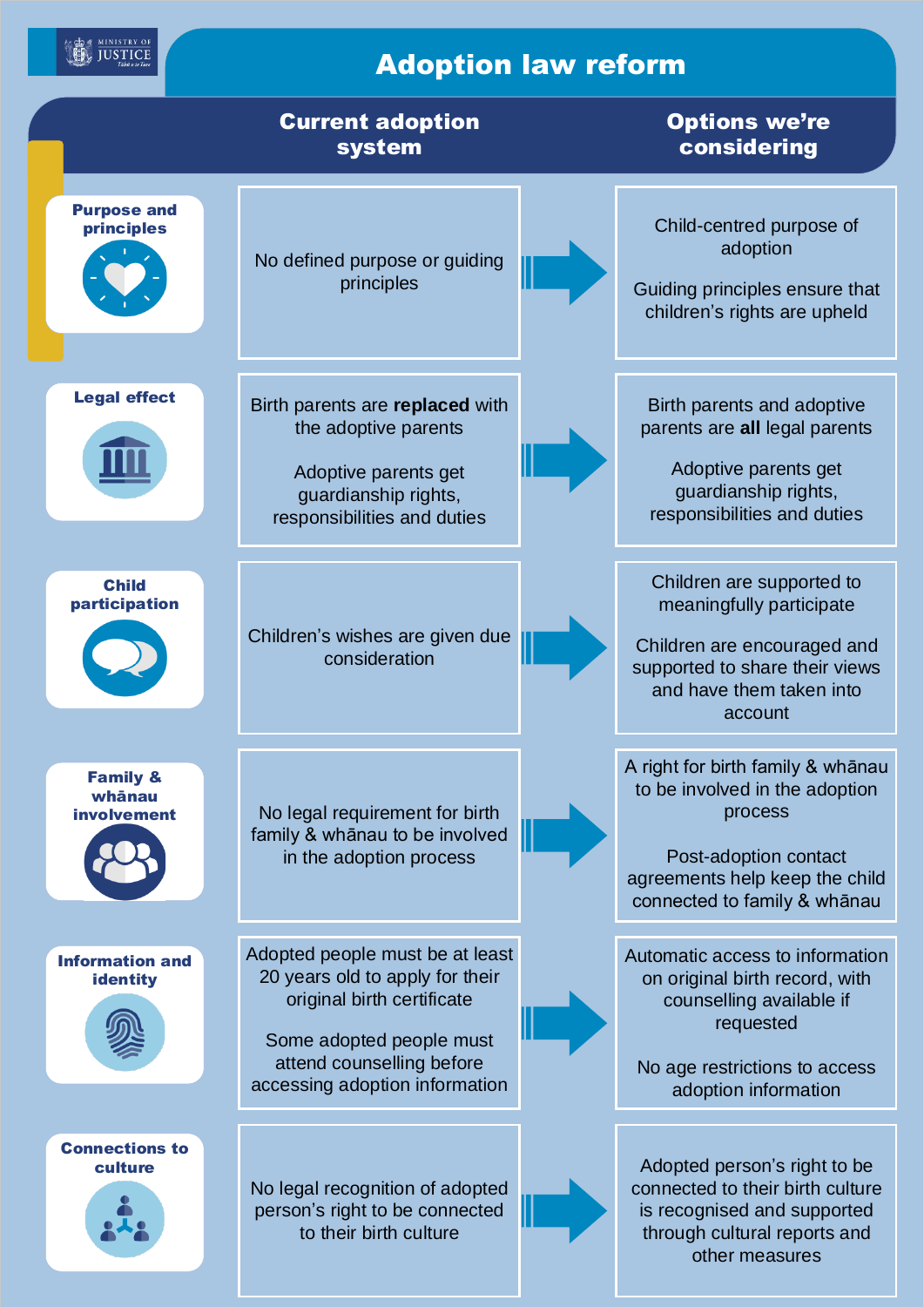## Adoption Law Reform A Child's Journey\*

\*Note: This journey map is to aid people's understanding of how a child could move through the adoption system we are considering. It is designed to provide a simple overview of the adoption process and therefore does not cover all aspects of the process. Other types of adoptions, including step-parent, intercountry and overseas adoptions, may follow a different process.





| <b>After adoption</b>                                         |                                                                                                       |                                                                                                                    |                                                                                             |  |
|---------------------------------------------------------------|-------------------------------------------------------------------------------------------------------|--------------------------------------------------------------------------------------------------------------------|---------------------------------------------------------------------------------------------|--|
| doption<br>s made                                             | <b>New enduring</b><br>relationships<br>created between<br>the adoptive<br>parent(s) and the<br>child | <b>Any post-</b><br>adoption contact<br>agreements<br>come into force                                              | <b>Adopted person</b><br>can access<br>adoption<br>information                              |  |
|                                                               |                                                                                                       |                                                                                                                    |                                                                                             |  |
| ion order is<br>the first<br>e unless<br>o make an<br>n order | Birth parent(s) legal-<br>parent-child<br>relationship is<br>maintained                               | Adoptive parent/s must                                                                                             | No age restrictions for<br>adopted people<br>accessing adoption<br>information              |  |
|                                                               | Permanent<br>guardianship of the<br>child and all associated                                          | consult with parent(s)<br>and family/whānau on<br>the impact relocation<br>would have on contact<br>(if it occurs) | Adopted people have<br>automatic access to<br>information on their<br>original birth record |  |
|                                                               | duties, powers, rights<br>and responsibilities are<br>transferred to the<br>adoptive parent(s)        |                                                                                                                    | Adopted people<br>accessing information<br>may request<br>counselling                       |  |
|                                                               |                                                                                                       |                                                                                                                    |                                                                                             |  |
|                                                               |                                                                                                       | The preservation of,<br>and connection to,                                                                         |                                                                                             |  |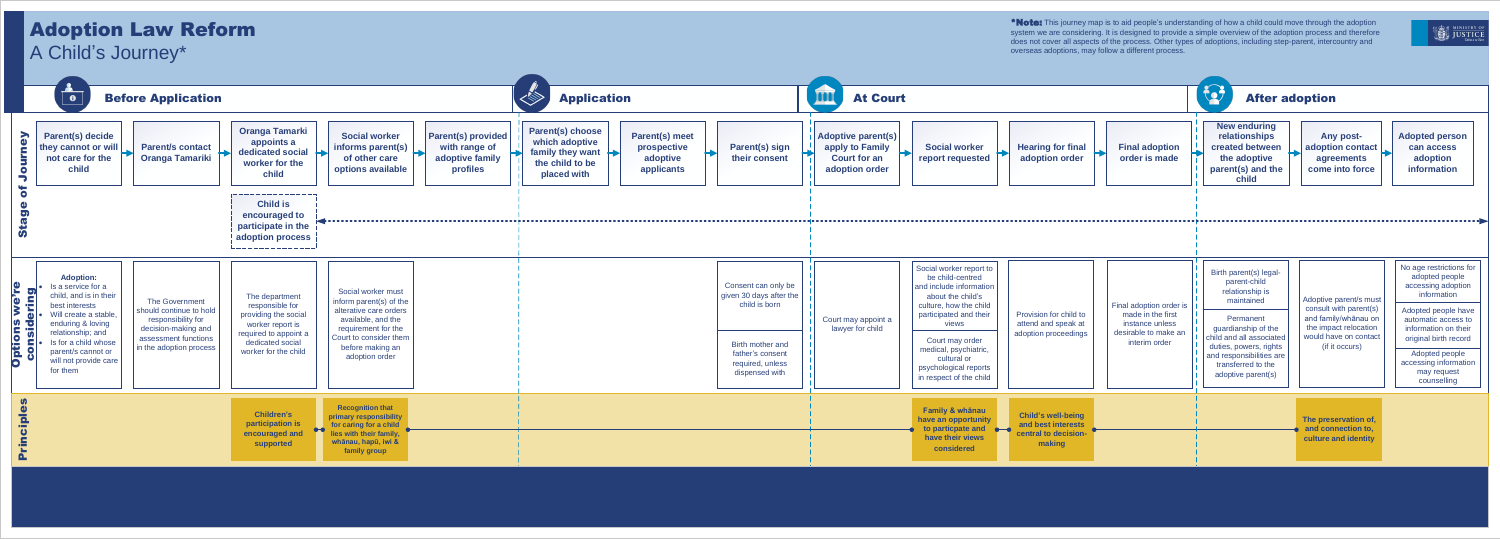## Adoption Law Reform A Birth Parent's Journey\*

\*Note: This journey map is to aid people's understanding of how birth parent(s) could move through the adoption system we are considering. It is designed to provide a simple overview of the adoption process and therefore does not cover all aspects of the process. Other types of adoptions, including step-parent, intercountry and overseas adoptions, may follow a different process.